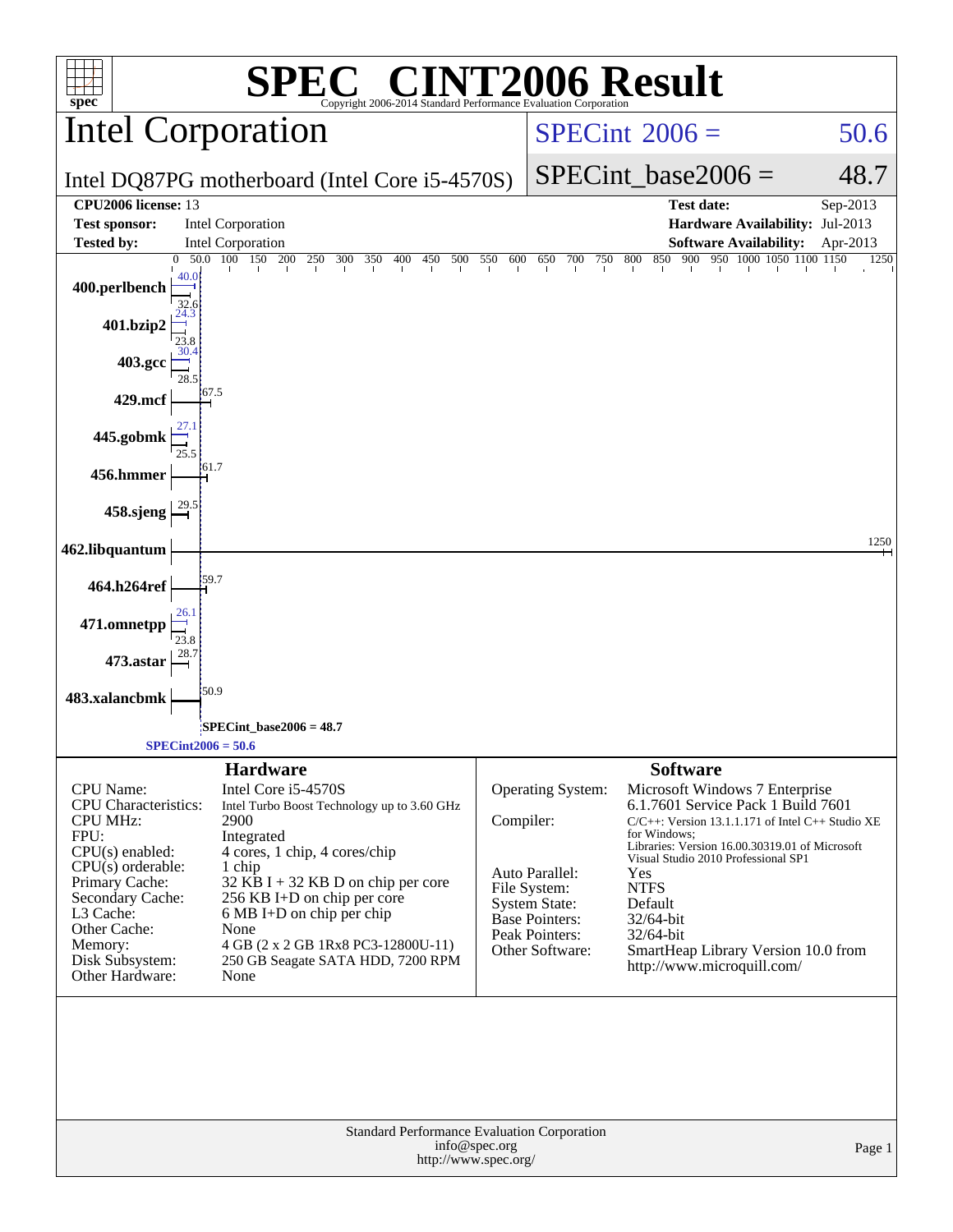

### Intel Corporation

#### $SPECint2006 = 50.6$  $SPECint2006 = 50.6$

Intel DQ87PG motherboard (Intel Core i5-4570S)

#### SPECint base2006 =  $48.7$

#### **[CPU2006 license:](http://www.spec.org/auto/cpu2006/Docs/result-fields.html#CPU2006license)** 13 **[Test date:](http://www.spec.org/auto/cpu2006/Docs/result-fields.html#Testdate)** Sep-2013

**[Test sponsor:](http://www.spec.org/auto/cpu2006/Docs/result-fields.html#Testsponsor)** Intel Corporation **[Hardware Availability:](http://www.spec.org/auto/cpu2006/Docs/result-fields.html#HardwareAvailability)** Jul-2013 **[Tested by:](http://www.spec.org/auto/cpu2006/Docs/result-fields.html#Testedby)** Intel Corporation **[Software Availability:](http://www.spec.org/auto/cpu2006/Docs/result-fields.html#SoftwareAvailability)** Apr-2013

#### **[Results Table](http://www.spec.org/auto/cpu2006/Docs/result-fields.html#ResultsTable)**

|                                                                                                          | <b>Base</b>    |       |                |       | <b>Peak</b>    |       |                |              |                |              |                |              |
|----------------------------------------------------------------------------------------------------------|----------------|-------|----------------|-------|----------------|-------|----------------|--------------|----------------|--------------|----------------|--------------|
| <b>Benchmark</b>                                                                                         | <b>Seconds</b> | Ratio | <b>Seconds</b> | Ratio | <b>Seconds</b> | Ratio | <b>Seconds</b> | <b>Ratio</b> | <b>Seconds</b> | <b>Ratio</b> | <b>Seconds</b> | <b>Ratio</b> |
| 400.perlbench                                                                                            | 299            | 32.6  | 303            | 32.3  | 300            | 32.6  | 246            | 39.7         | 244            | 40.0         | 244            | 40.0         |
| 401.bzip2                                                                                                | 408            | 23.7  | 405            | 23.8  | 404            | 23.9  | 398            | 24.3         | <u>398</u>     | 24.3         | 398            | 24.3         |
| $403.\mathrm{gcc}$                                                                                       | 282            | 28.5  | 282            | 28.5  | 282            | 28.5  | 264            | 30.5         | 264            | 30.4         | 265            | 30.4         |
| $429$ .mcf                                                                                               | 135            | 67.5  | 135            | 67.7  | 136            | 67.3  | 135            | 67.5         | 135            | 67.7         | 136            | 67.3         |
| $445$ .gobmk                                                                                             | 411            | 25.6  | 411            | 25.5  | 411            | 25.5  | 386            | 27.2         | 388            | 27.1         | 387            | 27.1         |
| 456.hmmer                                                                                                | 153            | 61.1  | 151            | 61.8  | 151            | 61.7  | 153            | 61.1         | 151            | 61.8         | 151            | 61.7         |
| $458$ .sjeng                                                                                             | 410            | 29.5  | 410            | 29.5  | 437            | 27.7  | 410            | 29.5         | 410            | 29.5         | 437            | 27.7         |
| 462.libquantum                                                                                           | 16.6           | 1250  | 16.6           | 1250  | 16.8           | 1230  | 16.6           | 1250         | 16.6           | 1250         | 16.8           | 1230         |
| 464.h264ref                                                                                              | 372            | 59.5  | 370            | 59.7  | 370            | 59.8  | 372            | 59.5         | 370            | 59.7         | 370            | 59.8         |
| $ 471$ .omnetpp                                                                                          | 265            | 23.6  | 262            | 23.8  | 261            | 23.9  | 240            | 26.1         | <b>240</b>     | 26.1         | 240            | 26.0         |
| $473$ . astar                                                                                            | 244            | 28.7  | 245            | 28.7  | 245            | 28.7  | 244            | 28.7         | 245            | 28.7         | 245            | 28.7         |
| 483.xalancbmk                                                                                            | 136            | 50.9  | 135            | 51.0  | 136            | 50.8  | 136            | 50.9         | 135            | 51.0         | 136            | 50.8         |
| Results appear in the order in which they were run. Bold underlined text indicates a median measurement. |                |       |                |       |                |       |                |              |                |              |                |              |

#### **[Compiler Invocation Notes](http://www.spec.org/auto/cpu2006/Docs/result-fields.html#CompilerInvocationNotes)**

 To compile these binaries, the Intel Compiler 13.1 was set up to generate 64-bit binaries with the command: "ipsxe-comp-vars.bat intel64 vs2010" (shortcut provided in the Intel(r) Parallel Studio XE 2013 program folder)

#### **[Platform Notes](http://www.spec.org/auto/cpu2006/Docs/result-fields.html#PlatformNotes)**

 Sysinfo program C:\SPEC13.1/Docs/sysinfo \$Rev: 6775 \$ \$Date:: 2011-08-16 #\$ \8787f7622badcf24e01c368b1db4377c running on Clt00224D4FB715 Thu Sep 26 05:15:37 2013

 This section contains SUT (System Under Test) info as seen by some common utilities. To remove or add to this section, see: <http://www.spec.org/cpu2006/Docs/config.html#sysinfo>

 Trying 'systeminfo' : Microsoft Windows 7 Enterprise OS Version : 6.1.7601 Service Pack 1 Build 7601 System Manufacturer: INTEL\_ System Model : DQ87PG\_\_ Processor(s) : 1 Processor(s) Installed. [01]: Intel64 Family 6 Model 60 Stepping 3 GenuineIntel ~2901 Mhz BIOS Version : Intel(R) Corp. PGQ8710H.86A.0036.2013.0702.1908, 7/2/2013 Total Physical Memory: 3,749 MB

 Trying 'wmic cpu get /value' DeviceID : CPU0

Continued on next page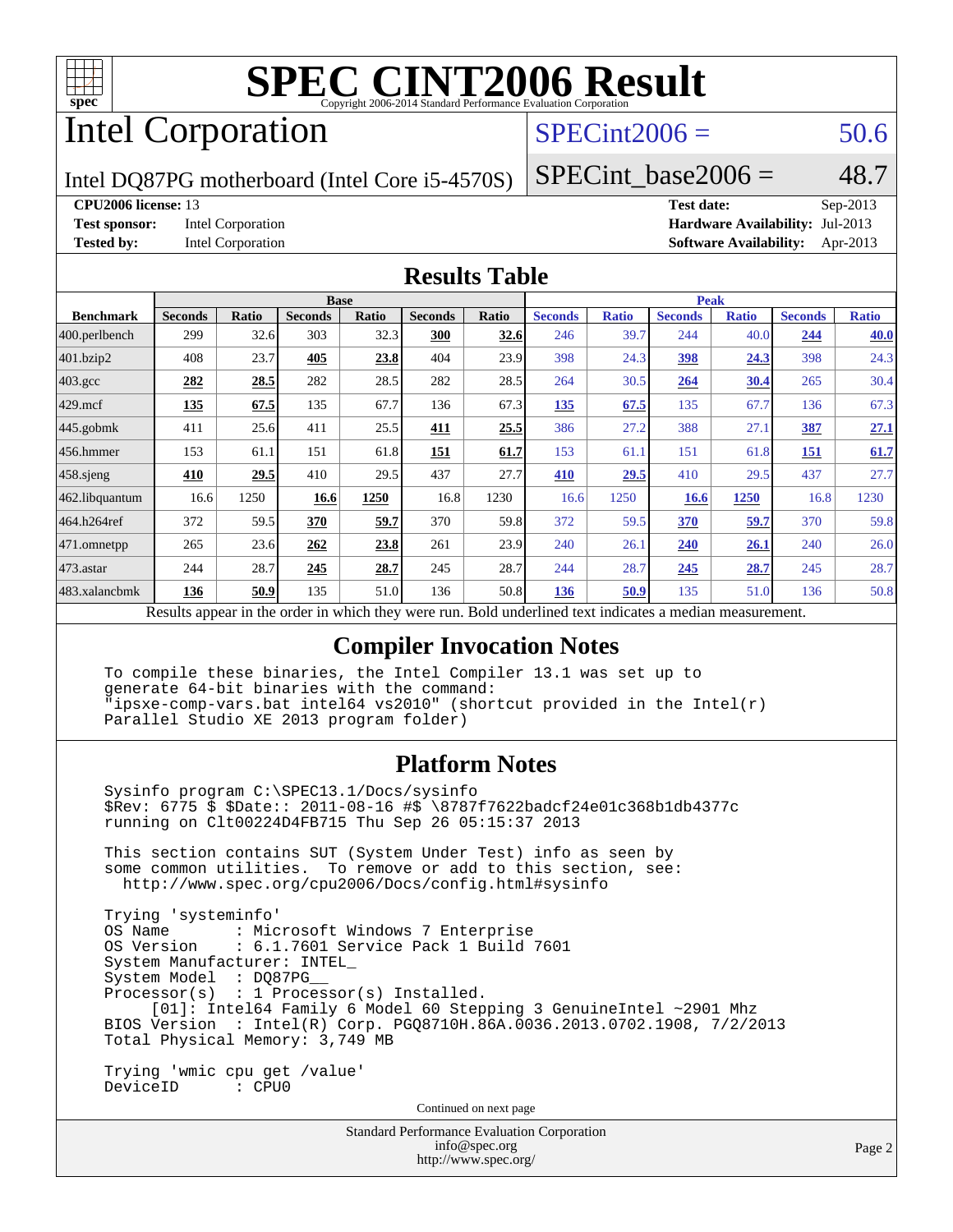

Intel Corporation

 $SPECint2006 = 50.6$  $SPECint2006 = 50.6$ 

Intel DQ87PG motherboard (Intel Core i5-4570S)

**[Test sponsor:](http://www.spec.org/auto/cpu2006/Docs/result-fields.html#Testsponsor)** Intel Corporation **[Hardware Availability:](http://www.spec.org/auto/cpu2006/Docs/result-fields.html#HardwareAvailability)** Jul-2013

SPECint base2006 =  $48.7$ 

**[CPU2006 license:](http://www.spec.org/auto/cpu2006/Docs/result-fields.html#CPU2006license)** 13 **[Test date:](http://www.spec.org/auto/cpu2006/Docs/result-fields.html#Testdate)** Sep-2013 **[Tested by:](http://www.spec.org/auto/cpu2006/Docs/result-fields.html#Testedby)** Intel Corporation **[Software Availability:](http://www.spec.org/auto/cpu2006/Docs/result-fields.html#SoftwareAvailability)** Apr-2013

#### **[Platform Notes \(Continued\)](http://www.spec.org/auto/cpu2006/Docs/result-fields.html#PlatformNotes)**

L2CacheSize : 1024<br>L3CacheSize : 6144 L3CacheSize MaxClockSpeed : 2901 Name : Intel(R) Core(TM) i5-4570S CPU @ 2.90GHz NumberOfCores : 4 NumberOfLogicalProcessors: 4

 (End of data from sysinfo program) BIOS: SATA mode set to RAID Windows Disk Driver: Intel Rapid Storage Technology 12.5.0.1066 Windows Chipset Driver: Intel Chipset Driver 9.4.0.1027

#### **[Component Notes](http://www.spec.org/auto/cpu2006/Docs/result-fields.html#ComponentNotes)**

 Tested systems can be used with Shin-G ATX case, PC Power and Cooling 1200W power supply Micron MT8JTF25664AZ-1G6 Series Memory DIMMs

#### **[General Notes](http://www.spec.org/auto/cpu2006/Docs/result-fields.html#GeneralNotes)**

 OMP\_NUM\_THREADS set to number of processors cores KMP\_AFFINITY set to granularity=fine,scatter Binaries compiled on a system with 1x Intel Core i7-860 CPU + 8GB memory using Windows 7 Enterprise 64-bit

#### **[Base Compiler Invocation](http://www.spec.org/auto/cpu2006/Docs/result-fields.html#BaseCompilerInvocation)**

[C benchmarks](http://www.spec.org/auto/cpu2006/Docs/result-fields.html#Cbenchmarks):

[icl -Qvc10](http://www.spec.org/cpu2006/results/res2014q3/cpu2006-20140701-30269.flags.html#user_CCbase_intel_icc_vc10_9607f3ecbcdf68042245f068e51b40c1) [-Qstd=c99](http://www.spec.org/cpu2006/results/res2014q3/cpu2006-20140701-30269.flags.html#user_CCbase_intel_compiler_c99_mode_1a3d110e3041b3ad4466830521bdad2a)

[C++ benchmarks:](http://www.spec.org/auto/cpu2006/Docs/result-fields.html#CXXbenchmarks) [icl -Qvc10](http://www.spec.org/cpu2006/results/res2014q3/cpu2006-20140701-30269.flags.html#user_CXXbase_intel_icc_vc10_9607f3ecbcdf68042245f068e51b40c1)

#### **[Base Portability Flags](http://www.spec.org/auto/cpu2006/Docs/result-fields.html#BasePortabilityFlags)**

 400.perlbench: [-DSPEC\\_CPU\\_P64](http://www.spec.org/cpu2006/results/res2014q3/cpu2006-20140701-30269.flags.html#b400.perlbench_basePORTABILITY_DSPEC_CPU_P64) [-DSPEC\\_CPU\\_WIN64\\_X64](http://www.spec.org/cpu2006/results/res2014q3/cpu2006-20140701-30269.flags.html#b400.perlbench_baseCPORTABILITY_DSPEC_CPU_WIN64_X64) [-DSPEC\\_CPU\\_NO\\_NEED\\_VA\\_COPY](http://www.spec.org/cpu2006/results/res2014q3/cpu2006-20140701-30269.flags.html#b400.perlbench_baseCPORTABILITY_DSPEC_CPU_NO_NEED_VA_COPY) 401.bzip2: [-DSPEC\\_CPU\\_P64](http://www.spec.org/cpu2006/results/res2014q3/cpu2006-20140701-30269.flags.html#suite_basePORTABILITY401_bzip2_DSPEC_CPU_P64) 403.gcc: [-DSPEC\\_CPU\\_P64](http://www.spec.org/cpu2006/results/res2014q3/cpu2006-20140701-30269.flags.html#suite_basePORTABILITY403_gcc_DSPEC_CPU_P64) [-DSPEC\\_CPU\\_WIN64](http://www.spec.org/cpu2006/results/res2014q3/cpu2006-20140701-30269.flags.html#b403.gcc_baseCPORTABILITY_DSPEC_CPU_WIN64) 429.mcf: [-DSPEC\\_CPU\\_P64](http://www.spec.org/cpu2006/results/res2014q3/cpu2006-20140701-30269.flags.html#suite_basePORTABILITY429_mcf_DSPEC_CPU_P64) 445.gobmk: [-DSPEC\\_CPU\\_P64](http://www.spec.org/cpu2006/results/res2014q3/cpu2006-20140701-30269.flags.html#suite_basePORTABILITY445_gobmk_DSPEC_CPU_P64) 456.hmmer: [-DSPEC\\_CPU\\_P64](http://www.spec.org/cpu2006/results/res2014q3/cpu2006-20140701-30269.flags.html#suite_basePORTABILITY456_hmmer_DSPEC_CPU_P64) 458.sjeng: [-DSPEC\\_CPU\\_P64](http://www.spec.org/cpu2006/results/res2014q3/cpu2006-20140701-30269.flags.html#suite_basePORTABILITY458_sjeng_DSPEC_CPU_P64) 462.libquantum: [-DSPEC\\_CPU\\_P64](http://www.spec.org/cpu2006/results/res2014q3/cpu2006-20140701-30269.flags.html#suite_basePORTABILITY462_libquantum_DSPEC_CPU_P64) 464.h264ref: [-DSPEC\\_CPU\\_P64](http://www.spec.org/cpu2006/results/res2014q3/cpu2006-20140701-30269.flags.html#suite_basePORTABILITY464_h264ref_DSPEC_CPU_P64) [-DWIN32](http://www.spec.org/cpu2006/results/res2014q3/cpu2006-20140701-30269.flags.html#b464.h264ref_baseCPORTABILITY_DWIN32) [-DSPEC\\_CPU\\_NO\\_INTTYPES](http://www.spec.org/cpu2006/results/res2014q3/cpu2006-20140701-30269.flags.html#b464.h264ref_baseCPORTABILITY_DSPEC_CPU_NO_INTTYPES)

Continued on next page

Standard Performance Evaluation Corporation [info@spec.org](mailto:info@spec.org) <http://www.spec.org/>

Page 3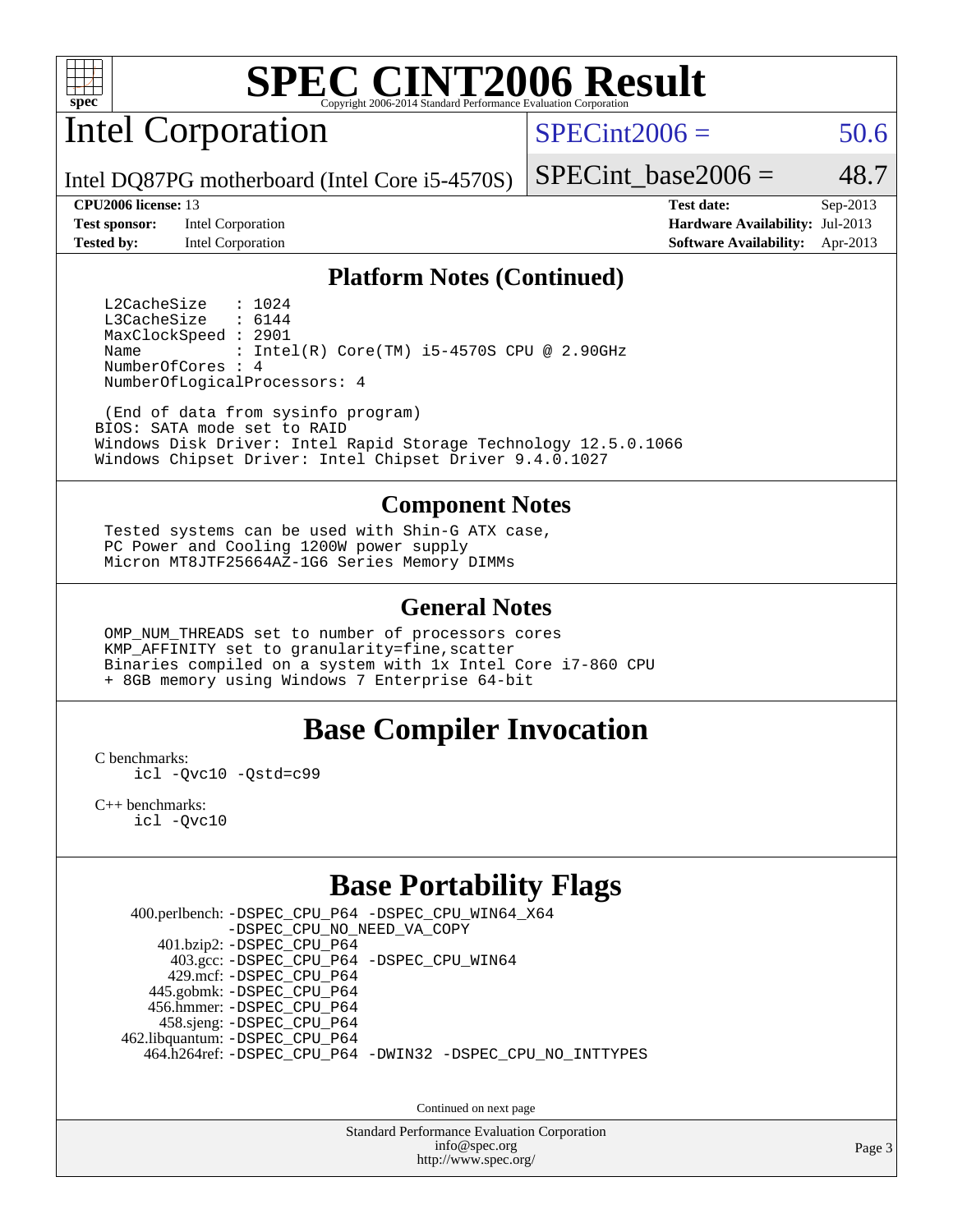

Intel Corporation

 $SPECint2006 = 50.6$  $SPECint2006 = 50.6$ 

Intel DQ87PG motherboard (Intel Core i5-4570S)

SPECint base2006 =  $48.7$ 

**[Test sponsor:](http://www.spec.org/auto/cpu2006/Docs/result-fields.html#Testsponsor)** Intel Corporation **[Hardware Availability:](http://www.spec.org/auto/cpu2006/Docs/result-fields.html#HardwareAvailability)** Jul-2013

**[CPU2006 license:](http://www.spec.org/auto/cpu2006/Docs/result-fields.html#CPU2006license)** 13 **[Test date:](http://www.spec.org/auto/cpu2006/Docs/result-fields.html#Testdate)** Sep-2013 **[Tested by:](http://www.spec.org/auto/cpu2006/Docs/result-fields.html#Testedby)** Intel Corporation **[Software Availability:](http://www.spec.org/auto/cpu2006/Docs/result-fields.html#SoftwareAvailability)** Apr-2013

### **[Base Portability Flags \(Continued\)](http://www.spec.org/auto/cpu2006/Docs/result-fields.html#BasePortabilityFlags)**

 471.omnetpp: [-DSPEC\\_CPU\\_P64](http://www.spec.org/cpu2006/results/res2014q3/cpu2006-20140701-30269.flags.html#suite_basePORTABILITY471_omnetpp_DSPEC_CPU_P64) [-DSPEC\\_CPU\\_WIN64](http://www.spec.org/cpu2006/results/res2014q3/cpu2006-20140701-30269.flags.html#b471.omnetpp_baseCXXPORTABILITY_DSPEC_CPU_WIN64) 473.astar: [-DSPEC\\_CPU\\_P64](http://www.spec.org/cpu2006/results/res2014q3/cpu2006-20140701-30269.flags.html#suite_basePORTABILITY473_astar_DSPEC_CPU_P64) 483.xalancbmk: [-DSPEC\\_CPU\\_P64](http://www.spec.org/cpu2006/results/res2014q3/cpu2006-20140701-30269.flags.html#suite_basePORTABILITY483_xalancbmk_DSPEC_CPU_P64) [-Qoption,cpp,--no\\_wchar\\_t\\_keyword](http://www.spec.org/cpu2006/results/res2014q3/cpu2006-20140701-30269.flags.html#user_baseCXXPORTABILITY483_xalancbmk_f-no_wchar_t_keyword_ec0ad4495a16b4e858bfcb29d949d25d)

**[Base Optimization Flags](http://www.spec.org/auto/cpu2006/Docs/result-fields.html#BaseOptimizationFlags)**

[C benchmarks](http://www.spec.org/auto/cpu2006/Docs/result-fields.html#Cbenchmarks):

[-QxCORE-AVX2](http://www.spec.org/cpu2006/results/res2014q3/cpu2006-20140701-30269.flags.html#user_CCbase_f-QxAVX2_f98716b5f9e905f99c943c56f21bf430) [-Qipo](http://www.spec.org/cpu2006/results/res2014q3/cpu2006-20140701-30269.flags.html#user_CCbase_f-Qipo) [-O3](http://www.spec.org/cpu2006/results/res2014q3/cpu2006-20140701-30269.flags.html#user_CCbase_f-O3) [-Qprec-div-](http://www.spec.org/cpu2006/results/res2014q3/cpu2006-20140701-30269.flags.html#user_CCbase_f-Qprec-div-) [-Qopt-prefetch](http://www.spec.org/cpu2006/results/res2014q3/cpu2006-20140701-30269.flags.html#user_CCbase_f-Qprefetch_37c211608666b9dff9380561f602f0a8) [-Qparallel](http://www.spec.org/cpu2006/results/res2014q3/cpu2006-20140701-30269.flags.html#user_CCbase_f-Qparallel) [-Qauto-ilp32](http://www.spec.org/cpu2006/results/res2014q3/cpu2006-20140701-30269.flags.html#user_CCbase_f-Qauto-ilp32) [/F512000000](http://www.spec.org/cpu2006/results/res2014q3/cpu2006-20140701-30269.flags.html#user_CCbase_set_stack_space_98438a10eb60aa5f35f4c79d9b9b27b1)

[C++ benchmarks:](http://www.spec.org/auto/cpu2006/Docs/result-fields.html#CXXbenchmarks)

[-QxCORE-AVX2](http://www.spec.org/cpu2006/results/res2014q3/cpu2006-20140701-30269.flags.html#user_CXXbase_f-QxAVX2_f98716b5f9e905f99c943c56f21bf430) [-Qipo](http://www.spec.org/cpu2006/results/res2014q3/cpu2006-20140701-30269.flags.html#user_CXXbase_f-Qipo) [-O3](http://www.spec.org/cpu2006/results/res2014q3/cpu2006-20140701-30269.flags.html#user_CXXbase_f-O3) [-Qprec-div-](http://www.spec.org/cpu2006/results/res2014q3/cpu2006-20140701-30269.flags.html#user_CXXbase_f-Qprec-div-) [-Qopt-prefetch](http://www.spec.org/cpu2006/results/res2014q3/cpu2006-20140701-30269.flags.html#user_CXXbase_f-Qprefetch_37c211608666b9dff9380561f602f0a8) [-Qcxx-features](http://www.spec.org/cpu2006/results/res2014q3/cpu2006-20140701-30269.flags.html#user_CXXbase_f-Qcxx_features_dbf36c8a6dba956e22f1645e4dcd4d98) [-Qauto-ilp32](http://www.spec.org/cpu2006/results/res2014q3/cpu2006-20140701-30269.flags.html#user_CXXbase_f-Qauto-ilp32) [/F512000000](http://www.spec.org/cpu2006/results/res2014q3/cpu2006-20140701-30269.flags.html#user_CXXbase_set_stack_space_98438a10eb60aa5f35f4c79d9b9b27b1) [shlW64M.lib](http://www.spec.org/cpu2006/results/res2014q3/cpu2006-20140701-30269.flags.html#user_CXXbase_SmartHeap64_c4f7f76711bdf8c0633a5c1edf6e5396) [-link /FORCE:MULTIPLE](http://www.spec.org/cpu2006/results/res2014q3/cpu2006-20140701-30269.flags.html#user_CXXbase_link_force_multiple2_070fe330869edf77077b841074b8b0b6)

#### **[Base Other Flags](http://www.spec.org/auto/cpu2006/Docs/result-fields.html#BaseOtherFlags)**

[C benchmarks](http://www.spec.org/auto/cpu2006/Docs/result-fields.html#Cbenchmarks):

403.gcc: [-Dalloca=\\_alloca](http://www.spec.org/cpu2006/results/res2014q3/cpu2006-20140701-30269.flags.html#b403.gcc_baseEXTRA_CFLAGS_Dalloca_be3056838c12de2578596ca5467af7f3)

**[Peak Compiler Invocation](http://www.spec.org/auto/cpu2006/Docs/result-fields.html#PeakCompilerInvocation)**

[C benchmarks](http://www.spec.org/auto/cpu2006/Docs/result-fields.html#Cbenchmarks): [icl -Qvc10](http://www.spec.org/cpu2006/results/res2014q3/cpu2006-20140701-30269.flags.html#user_CCpeak_intel_icc_vc10_9607f3ecbcdf68042245f068e51b40c1) [-Qstd=c99](http://www.spec.org/cpu2006/results/res2014q3/cpu2006-20140701-30269.flags.html#user_CCpeak_intel_compiler_c99_mode_1a3d110e3041b3ad4466830521bdad2a)

[C++ benchmarks:](http://www.spec.org/auto/cpu2006/Docs/result-fields.html#CXXbenchmarks) [icl -Qvc10](http://www.spec.org/cpu2006/results/res2014q3/cpu2006-20140701-30269.flags.html#user_CXXpeak_intel_icc_vc10_9607f3ecbcdf68042245f068e51b40c1)

### **[Peak Portability Flags](http://www.spec.org/auto/cpu2006/Docs/result-fields.html#PeakPortabilityFlags)**

Same as Base Portability Flags

## **[Peak Optimization Flags](http://www.spec.org/auto/cpu2006/Docs/result-fields.html#PeakOptimizationFlags)**

[C benchmarks](http://www.spec.org/auto/cpu2006/Docs/result-fields.html#Cbenchmarks):

 400.perlbench: [-QxCORE-AVX2](http://www.spec.org/cpu2006/results/res2014q3/cpu2006-20140701-30269.flags.html#user_peakPASS2_CFLAGSPASS2_LDFLAGS400_perlbench_f-QxAVX2_f98716b5f9e905f99c943c56f21bf430)(pass 2) [-Qprof\\_gen](http://www.spec.org/cpu2006/results/res2014q3/cpu2006-20140701-30269.flags.html#user_peakPASS1_CFLAGSPASS1_LDFLAGS400_perlbench_Qprof_gen)(pass 1) [-Qprof\\_use](http://www.spec.org/cpu2006/results/res2014q3/cpu2006-20140701-30269.flags.html#user_peakPASS2_CFLAGSPASS2_LDFLAGS400_perlbench_Qprof_use)(pass 2) [-Qipo](http://www.spec.org/cpu2006/results/res2014q3/cpu2006-20140701-30269.flags.html#user_peakOPTIMIZE400_perlbench_f-Qipo) [-O3](http://www.spec.org/cpu2006/results/res2014q3/cpu2006-20140701-30269.flags.html#user_peakOPTIMIZE400_perlbench_f-O3) [-Qprec-div-](http://www.spec.org/cpu2006/results/res2014q3/cpu2006-20140701-30269.flags.html#user_peakOPTIMIZE400_perlbench_f-Qprec-div-) [-Qansi-alias](http://www.spec.org/cpu2006/results/res2014q3/cpu2006-20140701-30269.flags.html#user_peakOPTIMIZE400_perlbench_f-Qansi-alias) [-Qopt-prefetch](http://www.spec.org/cpu2006/results/res2014q3/cpu2006-20140701-30269.flags.html#user_peakOPTIMIZE400_perlbench_f-Qprefetch_37c211608666b9dff9380561f602f0a8)  $-\tilde{Q}$ auto-ilp32 [/F512000000](http://www.spec.org/cpu2006/results/res2014q3/cpu2006-20140701-30269.flags.html#user_peakEXTRA_LDFLAGS400_perlbench_set_stack_space_98438a10eb60aa5f35f4c79d9b9b27b1) [shlW64M.lib](http://www.spec.org/cpu2006/results/res2014q3/cpu2006-20140701-30269.flags.html#user_peakEXTRA_LIBS400_perlbench_SmartHeap64_c4f7f76711bdf8c0633a5c1edf6e5396)  [-link /FORCE:MULTIPLE](http://www.spec.org/cpu2006/results/res2014q3/cpu2006-20140701-30269.flags.html#user_peakLDOUT400_perlbench_link_force_multiple2_070fe330869edf77077b841074b8b0b6)

Continued on next page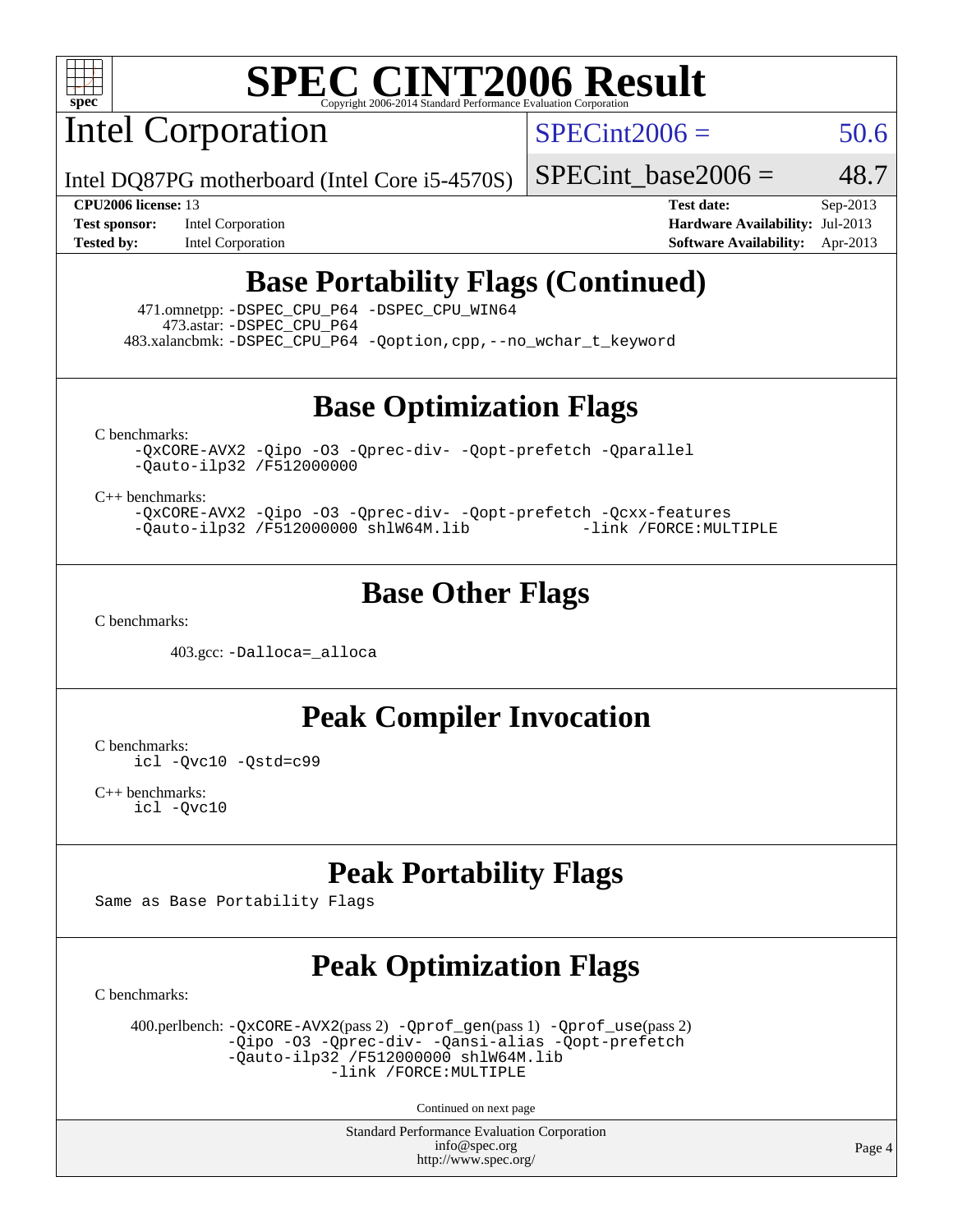| ÷ |  |  |
|---|--|--|

Intel Corporation

 $SPECint2006 = 50.6$  $SPECint2006 = 50.6$ 

Intel DQ87PG motherboard (Intel Core i5-4570S)

**[Tested by:](http://www.spec.org/auto/cpu2006/Docs/result-fields.html#Testedby)** Intel Corporation **[Software Availability:](http://www.spec.org/auto/cpu2006/Docs/result-fields.html#SoftwareAvailability)** Apr-2013

**[CPU2006 license:](http://www.spec.org/auto/cpu2006/Docs/result-fields.html#CPU2006license)** 13 **[Test date:](http://www.spec.org/auto/cpu2006/Docs/result-fields.html#Testdate)** Sep-2013 **[Test sponsor:](http://www.spec.org/auto/cpu2006/Docs/result-fields.html#Testsponsor)** Intel Corporation **[Hardware Availability:](http://www.spec.org/auto/cpu2006/Docs/result-fields.html#HardwareAvailability)** Jul-2013

SPECint base2006 =  $48.7$ 

### **[Peak Optimization Flags \(Continued\)](http://www.spec.org/auto/cpu2006/Docs/result-fields.html#PeakOptimizationFlags)**

```
 401.bzip2: -QxCORE-AVX2(pass 2) -Qprof_gen(pass 1) -Qprof_use(pass 2)
                -Qipo -O3 -Qprec-div- -Qopt-prefetch -Qansi-alias
                -Qauto-ilp32 /F512000000
          403.gcc: -QxCORE-AVX2(pass 2) -Qprof_gen(pass 1) -Qprof_use(pass 2)
                -Qipo -O3 -Qprec-div- -Qauto-ilp32 /F512000000
        429.mcf: basepeak = yes
       445.gobmk: -QxCORE-AVX2(pass 2) -Qprof_gen(pass 1) -Qprof_use(pass 2)
                -Qipo -O2 -Qprec-div- -Qansi-alias -Qauto-ilp32
                /F512000000
       456.hmmer: basepeak = yes
       458 \text{.}sjeng: basepeak = yes
   462.libquantum: basepeak = yes
      464.h264ref: basepeak = yes
C++ benchmarks: 
      471.omnetpp: -QxCORE-AVX2(pass 2) -Qprof_gen(pass 1) -Qprof_use(pass 2)
                -Qipo -O3 -Qprec-div- -Qansi-alias
                -Qopt-ra-region-strategy=block -Qauto-ilp32 /F512000000
                                          -link /FORCE: MULTIPLE
         473.astar: basepeak = yes
   483.xalanchmk: basepeak = yes
```
#### **[Peak Other Flags](http://www.spec.org/auto/cpu2006/Docs/result-fields.html#PeakOtherFlags)**

[C benchmarks](http://www.spec.org/auto/cpu2006/Docs/result-fields.html#Cbenchmarks):

403.gcc: [-Dalloca=\\_alloca](http://www.spec.org/cpu2006/results/res2014q3/cpu2006-20140701-30269.flags.html#b403.gcc_peakEXTRA_CFLAGS_Dalloca_be3056838c12de2578596ca5467af7f3)

The flags file that was used to format this result can be browsed at <http://www.spec.org/cpu2006/flags/Intel-ic13.1-official-windows.html>

You can also download the XML flags source by saving the following link: <http://www.spec.org/cpu2006/flags/Intel-ic13.1-official-windows.xml>